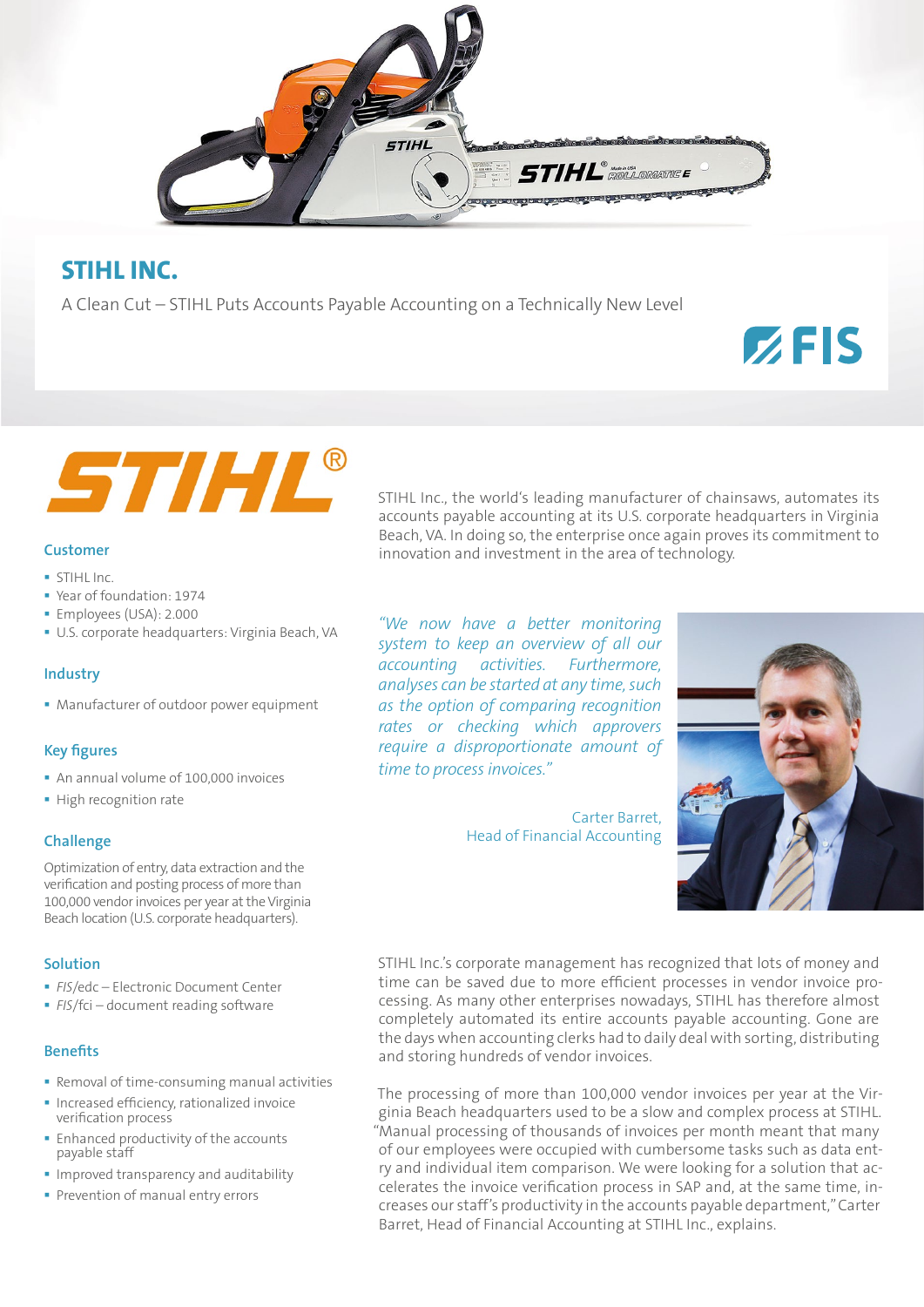It was essential to find the appropriate partner beforehand among numerous providers of automation tools for accounts payable accounting. The demand was for a solution that can be adjusted to individual requirements in the best way possible and, at the same time, promised a fast ROI. After an elaborate selection process, STIHL Inc. made a decision in favor of FIS Informationssysteme und Consulting GmbH, an internationally renowned SAP Gold Partner and provider with more than 20 years of SAP experience in the development of integrated solutions and implementations worldwide.

#### **Best SAP integration**

One of the decisive factors in the provider selection was the fact that FIS has proven technologies for the automation of accounts payable accounting for all industries and combines them in an overall solution. As one of few manufactures, FIS also provided a solution that works entirely within the existing SAP system - in contrast to many other competitors that only use interfaces to SAP. With the self-developed *FIS*/edc solution, STIHL Inc. was offered a procedure for rationalizing the entire invoice verification process, which had been tried and tested by FIS. All processes were holistically optimized at the same time: scanning of incoming invoices, document/data entry with the sector-neutral and most efficient invoice recognition software, processing of deviations, a role-based and e-mail supported routing for the release of cost accountings and the smooth transfer and update in SAP derived therefrom.

#### **Project overview**

After the contract had been signed in December 2009, the project progressed quickly: The test phase started in mid-January 2010 and the solution went live at the beginning of March 2010. "The implementation was efficient and problem-free. Within a few weeks, our invoices ran through the scanner with high recognition rates," Guy Wallace, Head of SAP Applications at STIHL Inc., reports. "We were very impressed with the solution's integration - the entire invoice processing takes place within our existing SAP environment. The masks are structured and can be operated in a similar way as in the SAP standard system. Therefore, our staff was able to deal very well with the application right from the start"

#### **Excellent recognition rates optimize the entire SAP invoice verification process**

In the area of invoice entry, *FIS*/edc uses the most efficient OCR technology currently available on the market with very high recognition rates for each kind of layout - without requi-

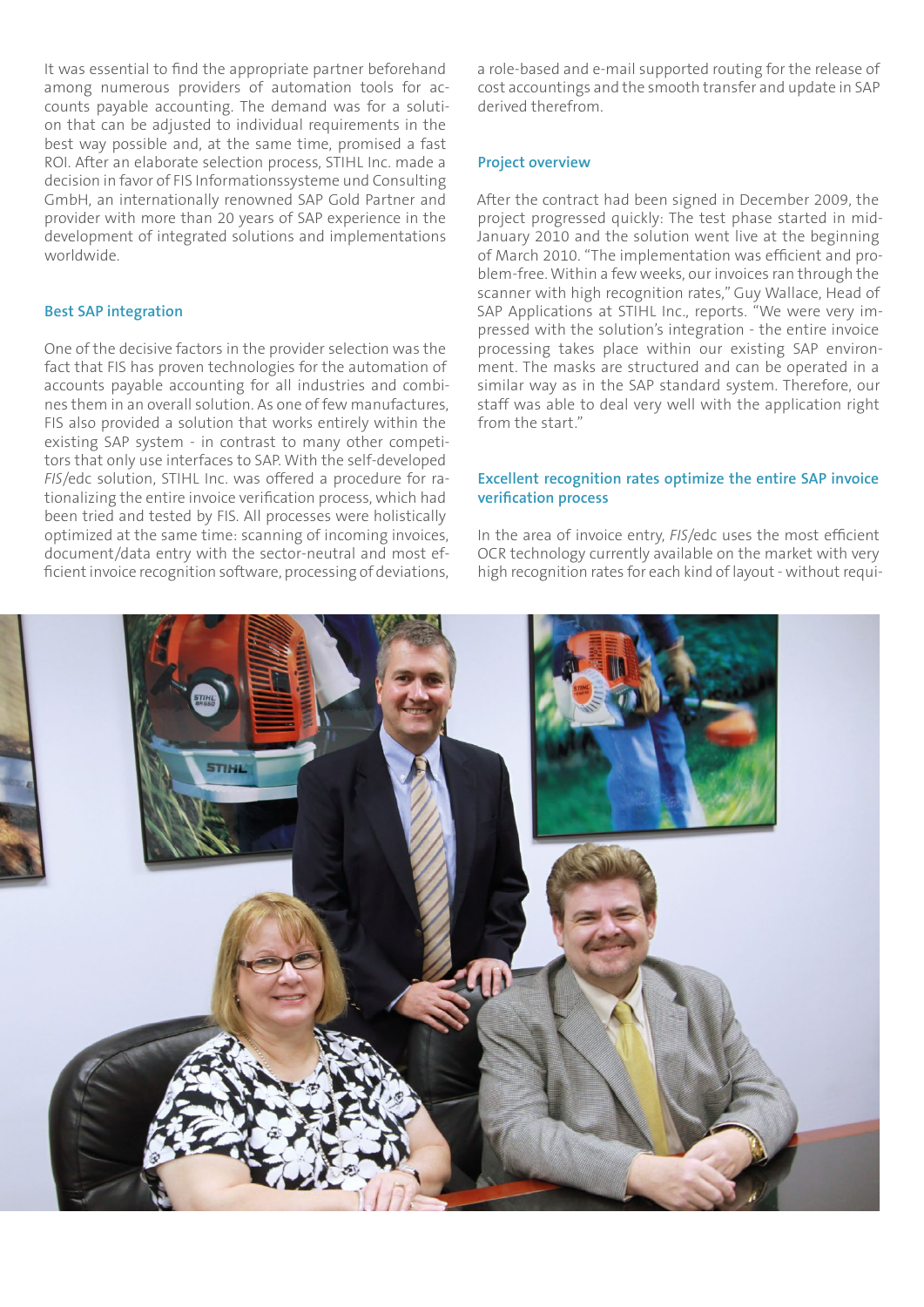

*"We are impressed with how accurately and precisely the scan software also works for the recognition of some of our larger and more complex invoices with multiple individual items. The system is able to independently find and recognize each individual item and also read prices and quantities before the data is forwarded to SAP."* 

Karen Youngs, Head of the Accounts Payable Department

ring specific training at the beginning! "We are impressed with how accurately and precisely the scan software also works for the recognition of some of our larger and more complex invoices with multiple individual items," Karen Youngs, Head of the Accounts Payable Department at STIHL, points out. The system is able to independently find and recognize each individual item and also read prices and quantities before the data is forwarded to SAP." In the past, the accounting clerks in the accounts payable department had to compare each individual invoice item with the original purchase order - a time-consuming and inefficient activity.

The system also supports the entire accounting process in SAP and enables an automatic update of all header and individual items. It recognizes that many invoices are unique due to specific characteristics and layouts and automatically and independently creates invoice templates. They help completely recognize even the largest and most complex invoices. Due to the integrated knowledge base, the recognition rates increase day by day.

#### **Manual activities drastically reduced**

Manual processing of invoices means a high time expenditure for a company's accounts payable department. With the *FIS*/edc implementation, STIHL Inc. is now able to automatically collect relevant information of scanned invoices fast and in a high number and validate it by using existing master data or plausibility criteria and seamlessly forward this information to SAP as parked documents.

Within the ERP system, the accounting clerks in STIHL's accounts payable department also have the option of viewing

a list of all scanned invoicing in the respective format. If one of the parked invoices is called, the invoice monitor will appear, which contains all required functions and directly displays the scanned invoice document, invoice item details and the reference purchase order as a tripartite screen. Deviations are marked, which removes the tedious process of matching purchase order, goods receipt and invoice.

Eventually, the invoices containing the marked deviations will be safely forwarded to an approver via the e-mail based *FIS*/edc approval process. "Invoices containing deviations are processed easily as the invoice monitor displays all relevant invoice information and automatically highlights any discrepancy. This saves us a lot of time and gives us more efficient fields of application for our accounts payable staff," Karen Young explains.

#### **Compliance with regulations, internal audit and reporting**

Numerous new laws and official decrees have increased the companies' demand for document storage for auditing purposes. The history text characteristic contained in *FIS*/edc makes it very easy for the user to retrieve essential invoice information at the push of a button. The history shows in detail what employee has carried out a specific activity in connection with a particular invoice. As a consequence, the entire approval process is documented, which proves to be very helpful for internal audits as it leads to a higher transparency in the overall process. "We now have a better monitoring system to keep an overview of all our documents. Furthermore, analyses can be started at any time, such as the option of comparing recognition rates or chekking which approvers require a disproportionate amount of

*"Manual processing of thousands of invoices per month meant that many of our employees were occupied with cumbersome tasks such as data entry and individual item comparison. We were looking for a solution that accelerates the invoice verification process in SAP and, at the same time, increases our staff's productivity in the accounts payable department."*